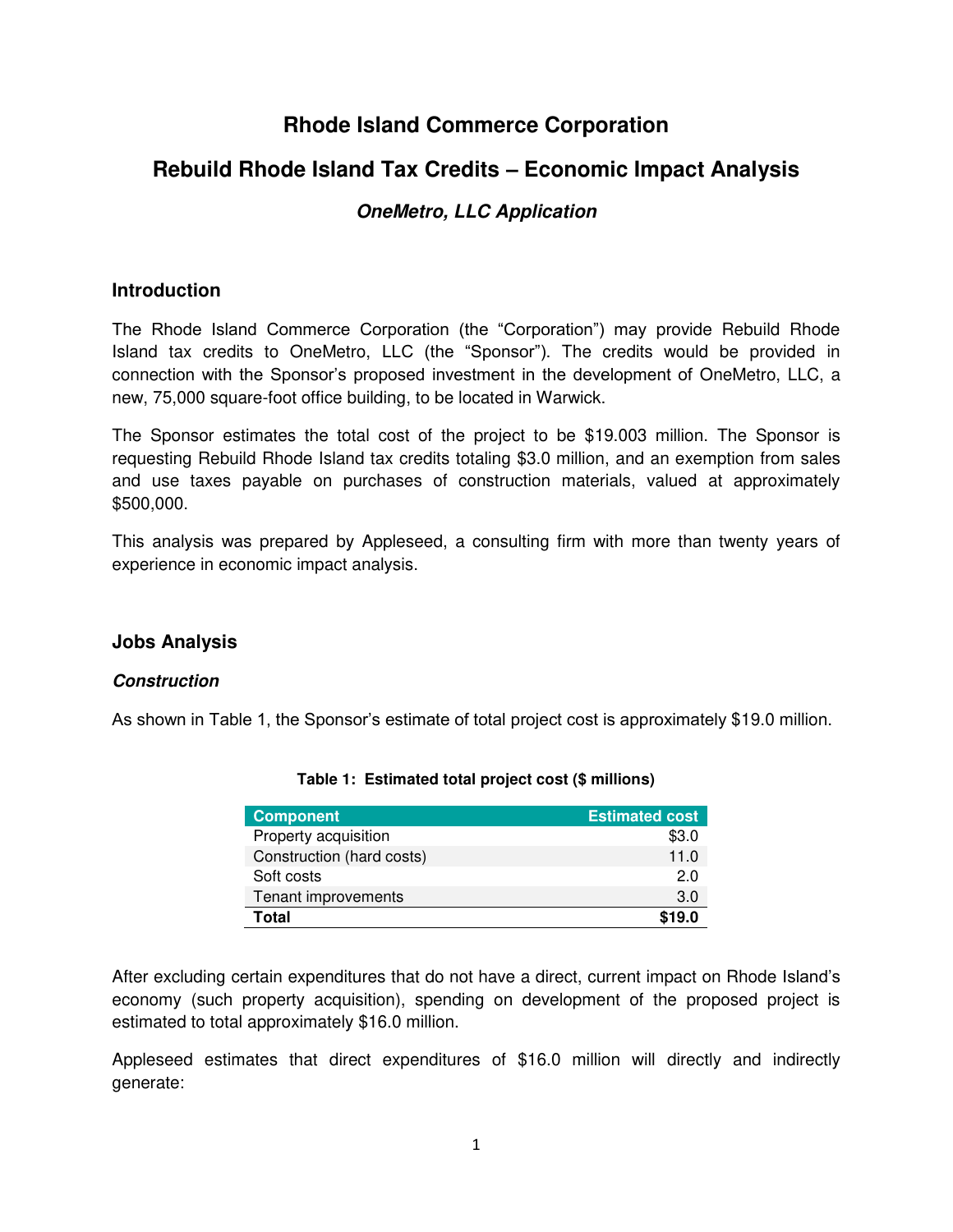- 111 person-years<sup>1</sup> of work in Rhode Island, with \$6.7 million in earnings (in 2020 dollars);
- Approximately \$20.0 million in statewide economic output<sup>2</sup>; and
- A one-time increase of \$10.7 million in Rhode Island's GDP.

These impacts are summarized below in Table 2. The project's *direct impact* is the impact of the Sponsor's direct spending on construction, including both hard and soft costs. Its indirect impact is the effect of spending by contractors for goods and services (insurance, construction materials, etc.) purchased from other Rhode Island businesses.

#### **Table 2: Direct, indirect and induced impact of construction and related spending (employment in person-years; income, value-added and output in millions of 2019 dollars)**

|                     | <b>Employment</b> | <b>Earnings</b> | Value added | <b>Output</b> |
|---------------------|-------------------|-----------------|-------------|---------------|
| Direct Effect       | 85                | \$5.2           | \$8.2       | \$16.0        |
| Indirect Effect     | 26                | 1.5             | 2.5         | \$4.0         |
| <b>Total Effect</b> | 111               | \$6.7           | \$10.7      | \$20.0        |

In addition to the impacts on employment, earnings, output and state GDP cited in Table 2, direct spending of \$16.0 million would generate a projected one-time increase of approximately \$394,000 in taxes paid to the State during construction, including:

- \$252,000 in state personal income taxes paid by Rhode Island workers employed on the project, or whose jobs are indirectly attributable to the project;
- \$110,000 in state sales taxes paid on those workers' taxable household spending; and
- \$32,000 in state business taxes.

 $\overline{a}$ 

The activity reflected in Table 2 will occur primarily in 2019 and 2020.

The anticipated wage rates for construction jobs are shown below in Table 3. Anticipated wage rates are the median hourly wage for these occupations in Rhode Island, as of 2017.

<sup>1</sup> A person-year is equivalent to the time worked by one person who is employed full-time for a year. It could for example represent the work of two people who are each employed full-time for six months; or the work of one person who is employed half-time for two years.

<sup>2</sup> Output is a measure of the total sales by Rhode Island companies (including the "sale" of labor by Rhode Island households) generated by the project.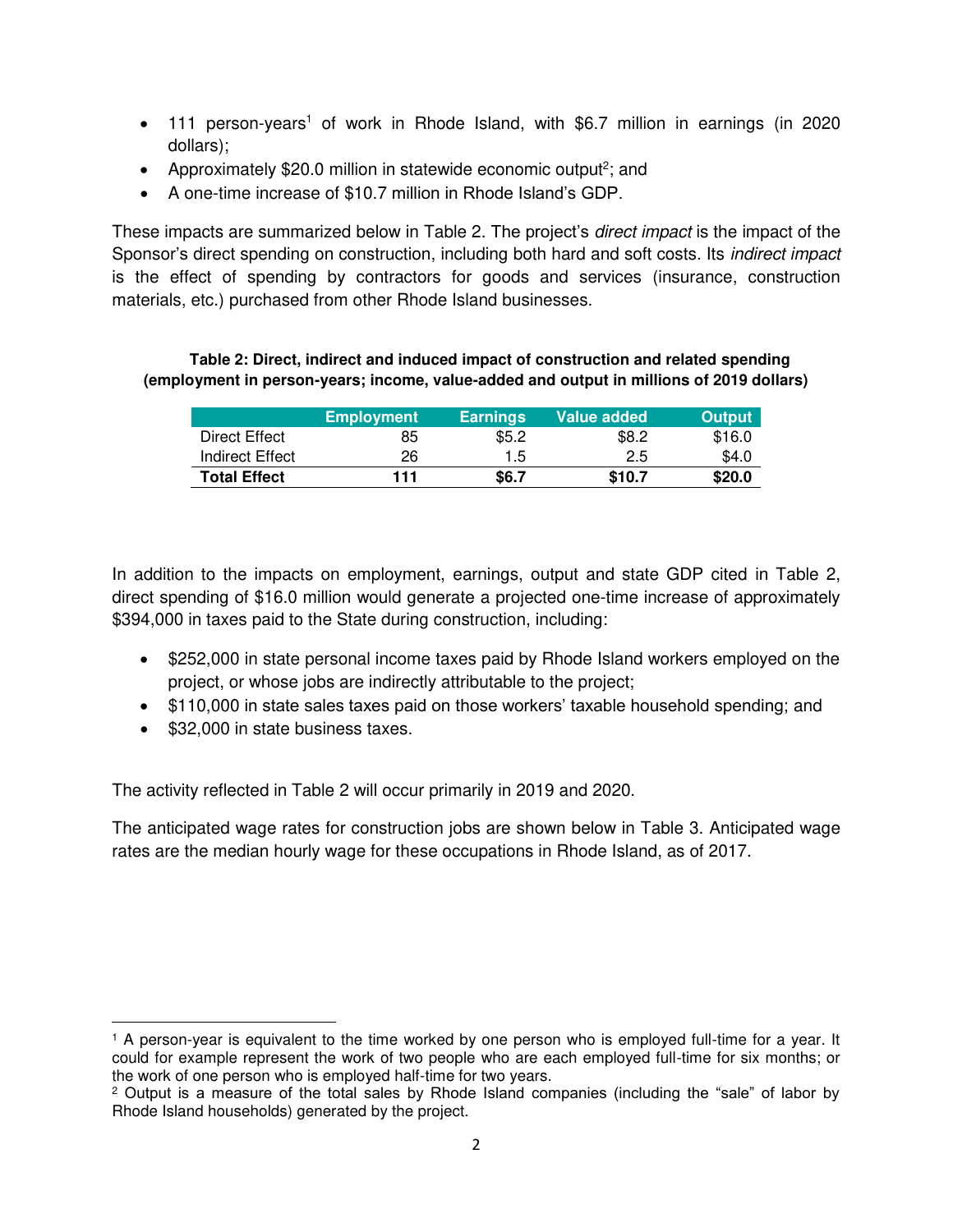| <b>Occupation</b>    | <b>RI median hourly wage<sup>3</sup></b> |
|----------------------|------------------------------------------|
| Architect            | \$40.36                                  |
| Construction manager | \$47.10                                  |
| Carpenter            | \$22.82                                  |
| Electrician          | \$27.42                                  |
| Plumber              | \$27.71                                  |
| Painter              | \$18.85                                  |
| Laborer              | \$19.39                                  |

#### **Table 3: Anticipated wages during construction**

Fringe benefits associated with these jobs are expected to be in accordance with industry norms, with the cost of such benefits generally ranging between 22 and 28 percent of wages. Workers who fill these jobs are expected to be drawn primarily from the Providence-Warwick RI-MA New England City and Town Area (NECTA).

#### **Annual operations**

l

OneMetro, LLC, and the tenant businesses assumed to occupy the project's commercial space, are expected to begin operating in 2021. Based on information provided by the Sponsor, Appleseed assumes that the building's office tenants will include a mix of technology, medical, financial and professional services firms. Assuming an occupancy rate of 95 percent, and an average density of 4.5 employees per square feet, we estimate that the building will accommodate approximately 312 office-tenant employees, plus 7 café and fitness center employees.

Based on these assumptions, we estimate (as shown in Table 4) that in 2021, ongoing operations would directly and indirectly support:

- 463 full-time-equivalent jobs in Rhode Island, with approximately \$40.2 million in annual earnings (in 2020 dollars);
- \$74.2 million in annual statewide economic output; and
- An increase of \$42.8 million in Rhode Island's annual GDP.

#### **Table 4: Direct, indirect and total impact of building and commercial tenant operations, 2021 (employment in FTE; earnings, value-added and output in millions of 2021 dollars)**

|                     | <b>Employment</b> | <b>Earnings</b> | Value added | <b>Output</b> |
|---------------------|-------------------|-----------------|-------------|---------------|
| Direct Effect       | 319               | \$31.5          | \$29.7      | \$52.9        |
| Indirect Effect     | 144               | 8.7             | 13.1        | 21.3          |
| <b>Total Effect</b> | 463               | \$40.2          | \$42.8      | \$74.2        |

<sup>3</sup> Rhode Island Department of Labor and Training, Occupational Employment Statistics, 2017